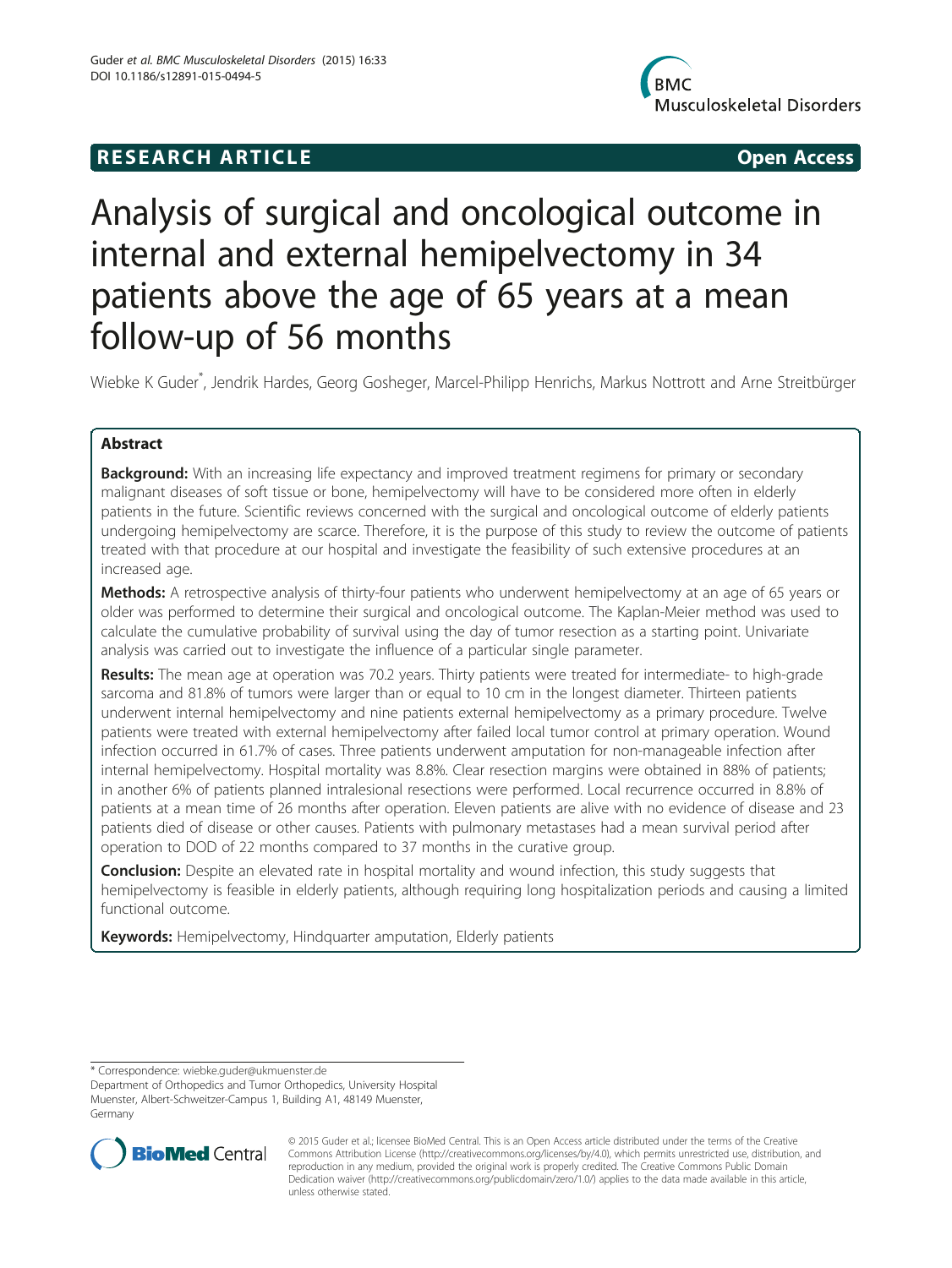## Background

Pelvic surgery is an accepted treatment for primary malignant tumors of soft tissue and bone. Depending on tumor size, site, proximity to neurovascular structures and abdominal organs as well as the stage of disease, the indication for carrying out an internal or external hemipelvectomy has to be evaluated.

Internal hemipelvectomy is a surgical procedure of partial to complete unilateral resection of bone and soft tissue of the pelvis with preservation of the adjacent leg, whereas in external hemipelvectomy - also referred to as hindquarter amputation - the adjacent leg is resected as well. Internal hemipelvectomy is indicated when tumor resection with wide margins can be obtained without sacrificing the neurovascular structures and the remaining tissue (muscle, subcutaneous tissue and skin) is acceptable to perform a functional reconstruction. External hemipelvectomy is indicated when the neurovascular structures are compromised by tumor growth, as well as in recurrent tumors when clear surgical margins can only be obtained by performing ablative procedures.

The overall prognosis of pelvic tumors is still inferior compared to the results achieved in extremity surgery for different tumor entities [[1-3](#page-8-0)]. Complications after operations occur frequently, including genitourinary and gastrointestinal injuries, mass bleeding, infection or vascular occlusion [[4,5\]](#page-8-0).

A review of recent literature reveals that hemipelvectomies are performed in all age groups with predominance in younger patients with a mean or median age ranging between 17.9 and 60 years [[3,6,7](#page-8-0)]. The number of patients treated with a hemipelvectomy above the age of 65 years per study is small and Ham et al. show that performing the procedure in older patients has not always been deemed feasible in the past [[8,9\]](#page-8-0).

But due to an improvement of oncological therapies, internal and external hemipelvectomy also come into focus as a means of treating metastatic disease in addition to soft tissue and bone sarcomas of the pelvis [[6,10](#page-8-0)]. Therefore, the feasibility of hemipelvectomy in older patients with comorbidities as an aggravating factor will need to be assessed more frequently in the future.

With an increasing significance of major pelvic surgery as a treatment option for elderly patients and a lack of existing studies on this subgroup's overall outcome, we retrospectively evaluated the surgical and oncological outcome in patients above the age of sixty-five years who have been treated with hemipelvectomy at our department from 1999 until 2012. Therefore, the aim of this study is to analyze whether these patients benefit from hemipelvectomy in terms of surgical safety and oncological follow-up.

## **Methods**

## Patient eligibility

Records of patients who underwent internal and external hemipelvectomy at our department between 1999 and 2012 were retrospectively reviewed.

Thirty-four patients who were sixty-five years of age or older at the time of operation and underwent hemipelvectomy for primary bone or soft tissue sarcomas, bony metastases or benign bony lesions in the pelvic region were considered eligible for the analysis. Patients were followed up quarterly in our outpatient clinic for the first two years after operation. Magnetic resonance imaging (MRI) and xrays of the pelvis were performed for local follow-up. Computed tomography (CT) scans and x-rays of the chest were obtained biannually, each procedure once per year. Until completion of the fifth year after surgery biannual follow-ups were scheduled. Patients, family members, attending physicians and the local residents' registration office were contacted for information on the current state of disease when patients didn't follow up in our outpatient clinic as recommended.

## Diagnostic staging

Conventional x-rays and magnetic resonance imaging were mandatory for depiction of the pelvic tumor prior to operation. A CT of the chest and a 99-Tc-methylene diphosphonate bone scan were also required. The stage of disease at the time of operation was defined according to the system of the Musculoskeletal Tumor Society [[11](#page-8-0)]. Pelvic resections were classified using the system of Enneking and Dunham [[12](#page-8-0)]. Measurement of the largest tumor diameter was performed on the MR images or taken from histopathological reports, sorting them into three groups (small:  $\leq 10$ cm, intermediate:  $\geq 10$  cm, large:  $\geq$  20cm).

Except for selected cases, operation aimed at a complete removal of the tumor with wide or radical margins. Surgical and histopathological reports were used to define the margins according to Enneking [\[13\]](#page-8-0). Local failure was defined as development of a local recurrence or tumor progression after intralesional operation.

## Patient characteristics

Out of thirty-four patients, twenty patients were male (59%) and fourteen patients female (41%). The mean age at operation was 70.2 years (range 65 – 83 years). The mean body mass index (BMI) was 26.2 (range 20.8 – 37.7). Severe comorbidities were known in 47% of patients (i.e. cardiovascular disease, diabetes mellitus, stroke, second neoplastic disease).

In twenty-three cases (68%) the tumor originated in the bone; eleven cases (32%) of soft tissue sarcoma were treated. Histological subtypes can be seen in Table [1](#page-2-0). In two cases a dedifferentiation of low-grade chondrosarcoma in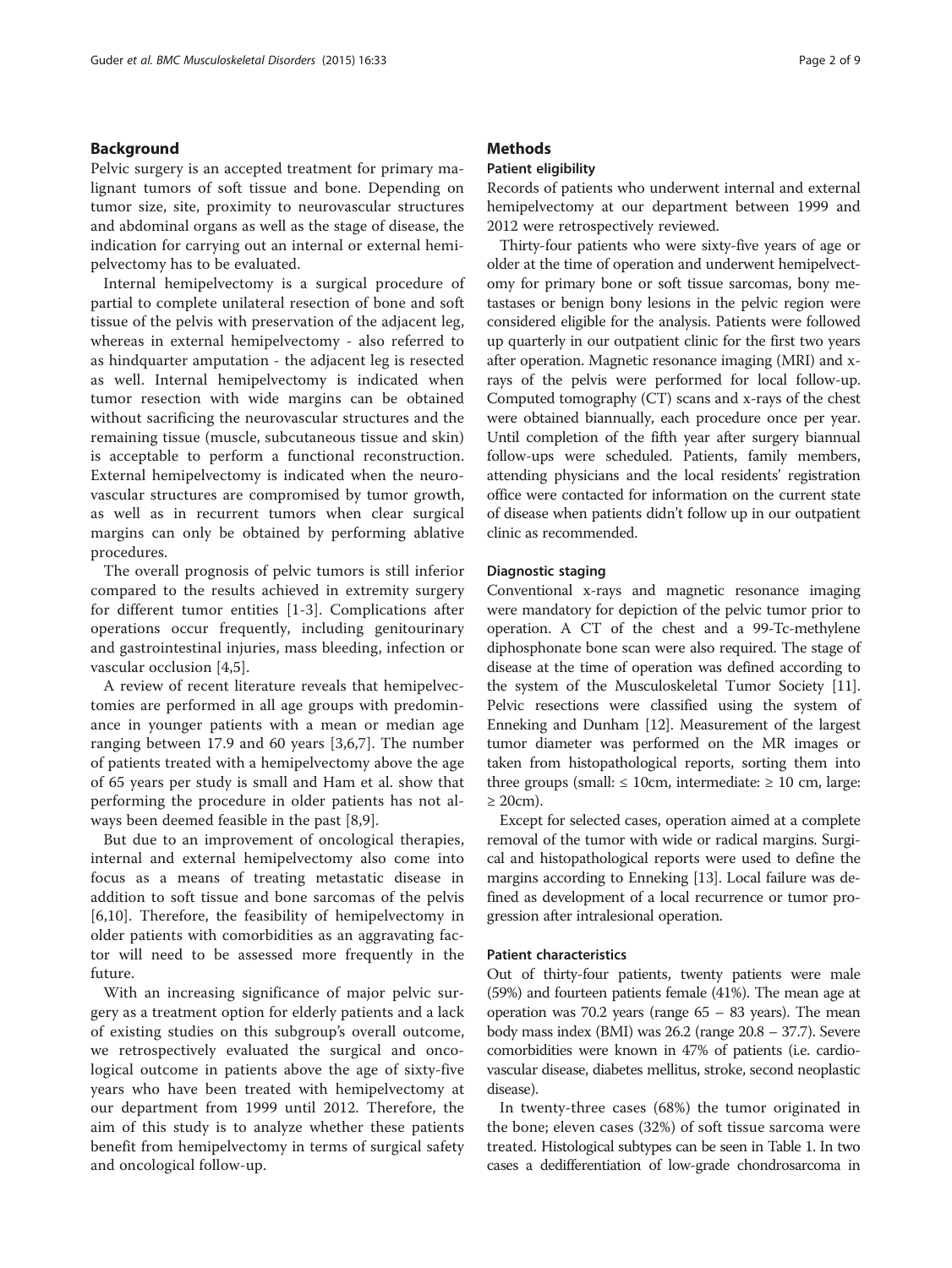| <b>Diagnosis</b>             | <b>Bone tumor</b> |      | Soft tissue tumor                                                                                           |      |                |      |      |  |
|------------------------------|-------------------|------|-------------------------------------------------------------------------------------------------------------|------|----------------|------|------|--|
| Grading                      |                   | (G1) | Benign Regressive Low-grade Intermediate-grade High-grade Total Intermediate-grade High-grade Total<br>(G2) | (G3) |                | (G2) | (G3) |  |
| Chondrosarcoma               |                   |      | 9                                                                                                           |      | 18             |      |      |  |
| Pleomorphic sarcoma          |                   |      |                                                                                                             |      | 1              |      | 6    |  |
| Leiomyosarcoma               |                   |      |                                                                                                             |      |                |      |      |  |
| Osteosarcoma                 |                   |      |                                                                                                             |      | $\overline{2}$ |      |      |  |
| Fibrosarcoma                 |                   |      |                                                                                                             |      |                |      |      |  |
| Metastasis thyroid<br>cancer |                   |      |                                                                                                             |      |                |      |      |  |
| Giant cell tumor             |                   |      |                                                                                                             |      |                |      |      |  |
| <b>Total</b>                 |                   |      | 9                                                                                                           | 10   | 23             | 3    | 8    |  |

<span id="page-2-0"></span>Table 1 Frequency distribution of diagnosis and grading in patients treated with hemipelvectomy

recurrent/persistent tumors was observed. The main tumor mass was located in the ilium in thirteen cases (38.2%), the proximal thigh in seven cases (20.6%), the acetabulum in five cases (14.7%), the gluteal region in four cases (11.8%), the proximal femur in three cases (8.8%) and the ischiopubic bone and inguinal region in one case (2.9%) each. The largest tumor diameter was  $\leq 10$  cm in 18.2% of cases (n = 6), ≥ 10 cm in 54.5% of cases (n = 18) and ≥ 20 cm in 27.3% of cases  $(n = 9)$ . In one patient, information on tumor size was not available. The stage of disease was as follows in decreasing order: IIB (high-grade extracompartimental)  $n = 19$ , IIIB (metastatic extracompartimental)  $n = 8$ , IB (low-grade extracompartimental)  $n = 4$  and IIA (high-grade intracompartimental)  $n = 1$ . In one case, a benign Stage III lesion (locally aggressive) was found. In one case the staging system didn't apply (#31 in Tables [2](#page-3-0) and [3](#page-4-0)). An overview of treated cases can be seen in Tables [2](#page-3-0) and [3](#page-4-0). Twenty-five patients were treated with a curative intent whereas hemipelvectomy was carried out in nine patients with a palliative intention. A curative intention was defined as the ability to achieve clear surgical margins in patients who showed no metastases at the time of operation.

## Operation

A total of thirty-seven hemipelvectomies were performed in thirty-four patients. Primary tumor resection was performed in 59.4% of patients  $(n = 22)$  and secondary resections for recurrent ( $n = 5$ ) or persistent ( $n = 7$ ) tumor after inadequate procedures in 32.4% of patients. Internal hemipelvectomy was performed in thirteen patients. Three patients had intraarticular resections, seven patients had extraarticular resections and three patients had supraacetabular resections. The subtypes can be seen in Table [2](#page-3-0). External hemipelvectomy was performed in twenty-one patients including all patients who underwent surgery for recurrent or persistent disease ( $n = 12$ ; 32.4%). In three patients (8.8%) a conversion of internal to external hemipelvectomy was necessary due to otherwise non-manageable infection.

Nine patients received a hip transposition using an attachment tube as a means of reconstruction. In seven patients (53.8%) who underwent extraarticular resections, reconstruction was performed using a mega-prosthesis (MUTARS® (Modular Universal Tumor And Revision System) proximal femur mega-prosthesis, implantcast, Buxtehude, Germany). Six out of seven mega-prostheses had a silver coating. In three supraacetabular resections a reconstruction of the pelvic girdle was achieved using a polyaxial screw-rod system with a poly methyl methacrylate (PMMA) coating. One patient did not receive a reconstruction after a P3 resection with preservation of the hip joint.

## **Oncology**

In seven patients chemotherapy was administered. Twelve patients received radiotherapy of the pelvis; in six cases radiotherapy was performed before operation.

#### Functional outcome

Due to a small number of surviving patients and a small number of patients included in this study, we did not perform functional outcome scores but used a descriptive classification to present functional aptitude and limitations of patients after the surgical procedure.

## **Statistics**

The Kaplan-Meier method was used to calculate the cumulative probability of survival using the day of operation as a starting point. Univariate analysis was carried out to investigate the influence of a particular single parameter.

## Patient consent

Before the initiation of treatment, all patients included in this study consented to the possibility of being included in a study with a retrospective design in the future and publication of their data in an anonymized fashion.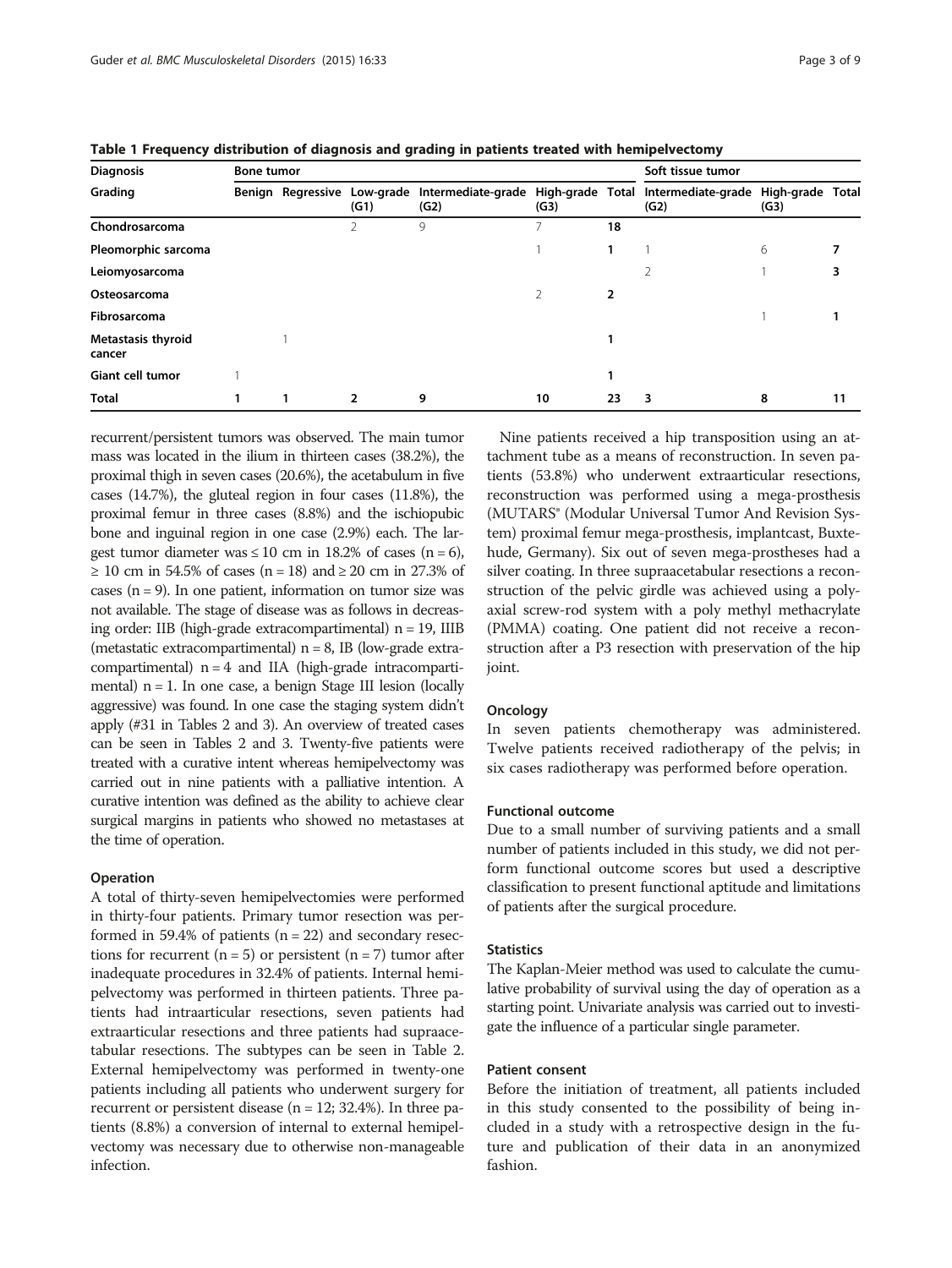|                | Case Age at<br>operation | Tumor<br>entity | Grading        | Tumor<br>site | <b>Tumor</b><br>size (cm) | Tumor<br>stage           | Operation<br>indication | Type of<br>procedure | Subtype of<br>procedure | Surgical<br>revision (n) | <b>VAC duration</b><br>Y/N days |
|----------------|--------------------------|-----------------|----------------|---------------|---------------------------|--------------------------|-------------------------|----------------------|-------------------------|--------------------------|---------------------------------|
| $\mathbf{1}$   | 68                       | GCT             | benign         | ischiopubic   | 6x6x7                     | III (benign)             | PR                      | int intra            | P3                      | $\mathbb N$              | $\mathsf{N}$                    |
| $\overline{2}$ | 69                       | <b>LMS</b>      | 2              | prox thigh    | 19                        | <b>IIB</b>               | SR LR                   | ext                  | P2/3                    | $\overline{1}$           | N                               |
| $3+$           | 71                       | CS              | $\overline{2}$ | ilium         | >10                       | <b>IIIB</b>              | SR <sub>PI</sub>        | ext                  | $P1-4$                  | $\mathbb N$              | $\mathsf{N}$                    |
| 4              | 72                       | <b>CS</b>       | $\overline{2}$ | prox thigh    | 43                        | <b>IIIB</b>              | PR EXULC                | ext                  | P2/3                    | $\mathbf{1}$             | Υ                               |
| 5†             | 69                       | CS              | 3              | ilium         | 22x18x16                  | IIB                      | PR                      | ext                  | $P1-4$                  | 3                        | Y 68                            |
| 6              | 65                       | <b>CS</b>       | $\overline{2}$ | ilium         | 10x13                     | IIB                      | PR                      | ext                  | $P1-4$                  | $\overline{0}$           | $\mathsf{N}$                    |
| 7              | 69                       | CS              | 3              | acetabular    | 6,5x10x12                 | IIB                      | PR                      | int extra*           | $P1-4$                  | 11                       | Y 93                            |
| 8              | 74                       | CS              | 3              | ilium         | 20x11x14                  | <b>IIIB</b>              | PR                      | int*                 | P <sub>1c</sub>         | $\overline{2}$           | N                               |
| 9              | 72                       | CS              | $\mathbf{1}$   | ilium         | 8x6x8                     | IB                       | SR PI                   | ext                  | $P1-4$                  | $\mathbb N$              | $\mathsf{N}$                    |
| 10             | 73                       | <b>OS</b>       | 3              | prox femur    | 5                         | <b>IIA</b>               | PR                      | int extra            | P2/3                    | $\overline{2}$           | Y 95                            |
| 11             | 78                       | PS              | 3              | prox thigh    | 31x17x15                  | IIB                      | PR EXULC                | ext                  | P2/3                    | $\mathbf 0$              | $\mathsf{N}$                    |
| 12             | 67                       | <b>CS</b>       | $\overline{2}$ | ilium         | 22x30                     | IIB                      | PR                      | int intra            | $P1-4$                  | 5                        | Y 170                           |
| 13             | 71                       | CS              | $\overline{2}$ | ilium         | >20                       | IIB                      | PR                      | ext                  | $P1-4$                  | $\mathbb N$              | Ν                               |
| $14+$          | 76                       | PS              | 3              | prox thigh    | 9x8x6                     | <b>IIB</b>               | SR <sub>PI</sub>        | ext                  | P2/3                    | $\overline{1}$           | N                               |
| 15             | 67                       | CS              | $\overline{2}$ | ilium         | 10x10x10                  | IIB                      | PR                      | int extra            | P2/3                    | 3                        | $\mathsf{N}$                    |
| 16             | 66                       | CS              | 3              | acetabular    | 10x7x5                    | <b>IIIB</b>              | SR LR                   | ext                  | $P1-4$                  | N                        | Ν                               |
| 17             | 72                       | CS              | 3              | acetabular    | 12                        | IIB                      | PR                      | int ext              | P2/3                    | $\mathbb N$              | $\mathsf{N}$                    |
| 18             | 70                       | LMS             | $\overline{2}$ | inguinal      | 19                        | IIB                      | PR                      | ext                  | $P1-4$                  | $\overline{1}$           | $\mathsf{N}$                    |
| 19             | 67                       | <b>OS</b>       | 3              | acetabular    | 8,8x11,8                  | IIB                      | SR LR                   | ext                  | $P1-4$                  | 3                        | Y 42                            |
| 20             | 83                       | LMS             | 3              | gluteal       | 16x8x5                    | IIB                      | SR <sub>PI</sub>        | ext                  | $P1-4$                  | $\mathbf{1}$             | Υ                               |
| 21             | 66                       | PS              | 3              | gluteal       | 12x9                      | IIB                      | PR                      | ext                  | P2/3                    | $\mathbb N$              | $\mathsf{N}$                    |
| 22             | 69                       | CS              | 1              | ilium         | 5x6x7                     | IB                       | PR                      | int extra            | P <sub>2</sub> -4       | $\mathbb N$              | Ν                               |
| 23             | 66                       | CS              | $\overline{2}$ | ilium         | 18                        | <b>IIIB</b>              | PR pall                 | int intra            | $P1-4$                  | $\mathbf{1}$             | Y                               |
| 24             | 70                       | FS              | 3              | thigh         | 15x12x13                  | IIB                      | SR PI                   | ext                  | $P1-4$                  | 3                        | Y 14                            |
| 25             | 72                       | PS              | 3              | prox thigh    | <b>NA</b>                 | <b>IIB</b>               | SR LR                   | ext                  | P2/3                    | N                        | N                               |
| 26             | 71                       | CS              | $\overline{2}$ | acetabular    | 7x6x10                    | IIB                      | PR                      | int extra            | $P1-4$                  | $\mathbf{1}$             | N                               |
| 27             | 70                       | PS              | 3              | prox femur    | 20x13x12                  | <b>IIIB</b>              | SR PI                   | ext                  | P2/3                    | N                        | N                               |
| 28             | 65                       | CS              | 3              | ilium         | 12x10x12                  | IIB                      | PR                      | ext                  | $P1-4$                  | 3                        | Y 14                            |
| 29             | 69                       | PS              | 3              | gluteal       | 24x14x19                  | IIB                      | SR LR                   | ext                  | P2/3                    | N                        | N                               |
| 30             | 71                       | CS              | 3              | prox femur    | 12x10x7                   | <b>IIIB</b>              | SR <sub>PI</sub>        | ext                  | $P1-4$                  | $\mathbf 0$              | $\mathsf{N}$                    |
| 31             | 65                       | <b>TCMet</b>    | regressive     | ilium         | 2x2x2                     | $\overline{\phantom{a}}$ | PR                      | int                  | P <sub>1</sub> c        | N                        | N                               |
| 32             | 73                       | PS              | 3              | prox thigh    | 30x12x13                  | <b>IIIB</b>              | PR                      | ext                  | P2/3                    | $\mathbb N$              | $\mathsf{N}$                    |
| 33             | 75                       | PS              | $\overline{2}$ | gluteal       | 10x10x6                   | <b>IB</b>                | PR                      | int extra*           | $P1-4$                  | 9                        | Y 10/61                         |
| 34             | 65                       | CS              | $\overline{2}$ | ilium         | 12x11x9                   | IB                       | PR                      | int                  | P1cHSPCL5               | $\overline{3}$           | Y 38                            |

<span id="page-3-0"></span>Table 2 Overview of patient characteristics, surgical outcome

Abbreviations:  $t$  = death on hospital ward, GCT = giant cell tumor, LMS = leiomyosarcoma, CS = chondrosarcoma, OS = osteosarcoma, PS = pleomorphic sarcoma, FS = fibrosarcoma, TCMet = thyroid cancer metastasis, prox = proximal, NA = not available, PR = primary resection, SR LR = secondary resection for local recurrence,  $SR$  PI = secondary resection post intralesional operation, PR EXULC = primary resection of exulcerating tumor, PR pall = primary R1 resection in palliative situation, int intra = internal intraarticular hemipelvectomy, ext = external hemipelvectomy, int extra = internal extraarticular hemipelvectomy, int = internal hemipelvectomy, \* = patients with second-stage external hemipelvectomy due to infection; P3 = ischiopubic region, P2/3 = ischiopubic and acetabular region, P1-4 = iliac, acetabular, ischiopubic and massa lateralis region, P1c = iliac and massa lateralis region, P2-4 = acetabular, ischiopubic and massa lateralis region, P1cHSPCL5 = iliac, hemisacrectomy and partial corporectomy of fifth lumbar vertebrae,  $N = No$ ,  $Y = Yes$ .

## Ethical approval

In Germany, a formal ethics approval is not deemed necessary due to the retrospective study design of this study.

## Results

#### Duration of operation and blood loss

The mean duration of operation was 235.3 minutes (range 95–455 minutes). For internal hemipelvectomy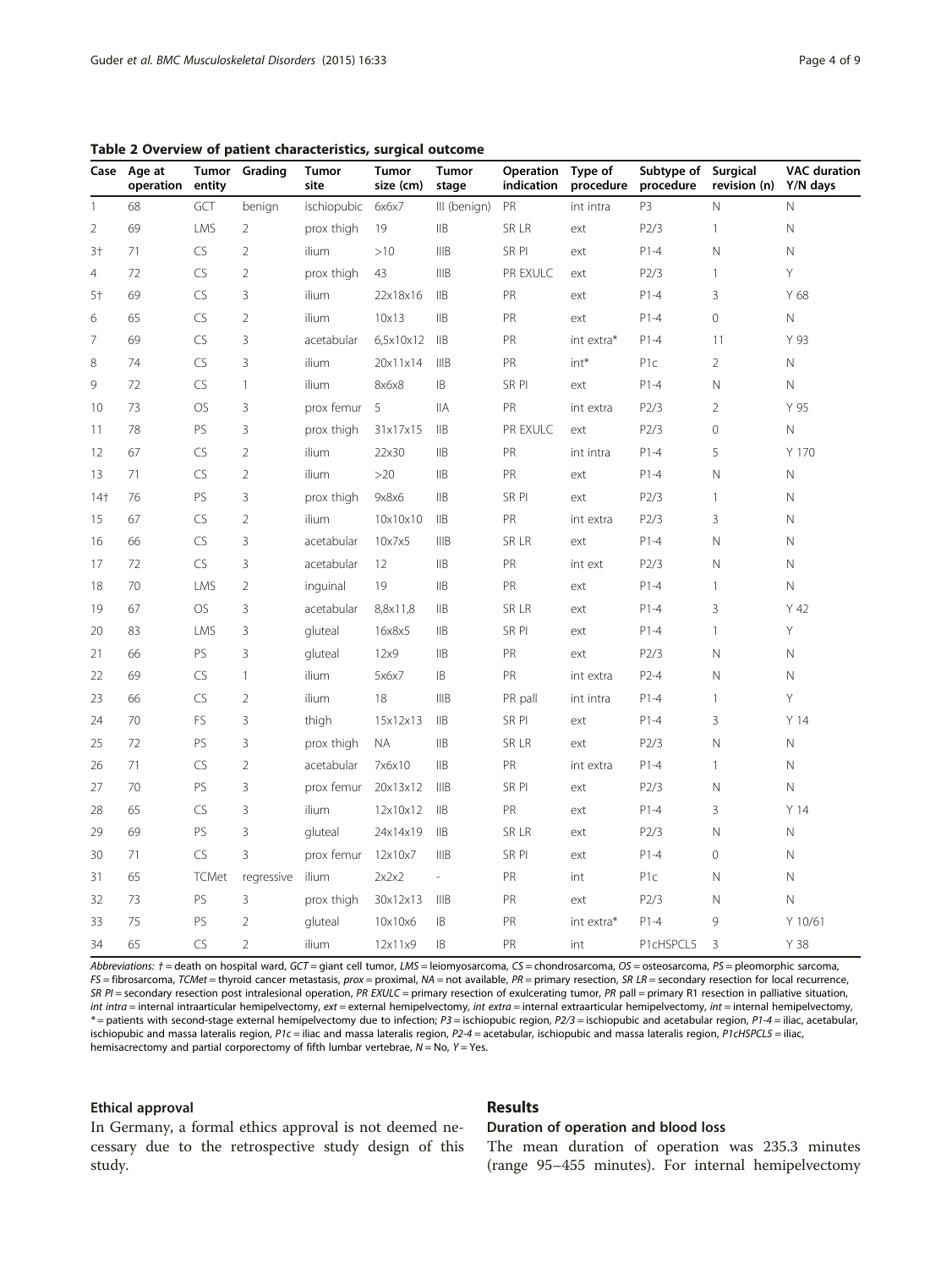|                          | operation    |                | (months)     | Case Metastasis at Margin Local recurr. Distant metastasis<br>after first operation after distant<br>(months) | Time to death<br>metastasis (months) | death                    | Cause of Death at month after Alive at Function<br>last major operation month |                             |            |
|--------------------------|--------------|----------------|--------------|---------------------------------------------------------------------------------------------------------------|--------------------------------------|--------------------------|-------------------------------------------------------------------------------|-----------------------------|------------|
| $\mathbf{1}$             | $\hbox{N}$   | 1 <sub>1</sub> | $\mathsf{N}$ |                                                                                                               |                                      | $\overline{\phantom{a}}$ | $\mathcal{L}_{\mathcal{A}}$                                                   | 60                          | ${\sf CR}$ |
| $\overline{2}$           | $\hbox{N}$   | 0 W            | 31           |                                                                                                               |                                      | <b>DOD</b>               | 38                                                                            | $\sim$                      |            |
| $3+$                     | Υ            | 0 NA           | $\mathbb N$  |                                                                                                               |                                      | surg.                    | $\mathbf 0$                                                                   |                             |            |
| $\overline{4}$           | Υ            | 0R             | $\mathbb N$  |                                                                                                               |                                      | <b>DOD</b>               | $\mathbf{1}$                                                                  |                             |            |
| $5+$                     | $\mathsf N$  | 0 W            | $\mathbb N$  | 3                                                                                                             | $\mathbf 0$                          | post surg. 2             |                                                                               |                             |            |
| 6                        | $\hbox{N}$   | 0 W            | $\mathbb N$  |                                                                                                               |                                      | $\overline{\phantom{a}}$ | L,                                                                            | 166                         | WC         |
| $\overline{\mathcal{I}}$ | N            | 0 W            | N            | 3,5                                                                                                           | $\mathbf 0$                          | <b>DOD</b>               | $\mathbf{1}$                                                                  |                             |            |
| 8                        | Υ            | 0 W            | $\mathbb N$  |                                                                                                               |                                      | <b>DOD</b>               | 24                                                                            |                             |            |
| 9                        | N            | 0R             | $\mathbb N$  |                                                                                                               |                                      | <b>DOD</b>               | $\mathbf{1}$                                                                  | ÷,                          |            |
| 10                       | N            | 0R             | $\mathbb N$  | 3                                                                                                             |                                      | $\mathcal{L}^{\pm}$      | $\overline{\phantom{a}}$                                                      | 64                          | <b>NA</b>  |
| 11                       | $\mathsf N$  | 0 R            | $\mathbb N$  |                                                                                                               |                                      | <b>DOD</b>               | 40                                                                            | $\overline{\phantom{a}}$    |            |
| 12                       | $\mathsf N$  | 0 W            | $\mathbb N$  |                                                                                                               |                                      |                          |                                                                               | 22                          | WC/CR      |
| 13                       | Ν            | 1 <sub>1</sub> | $\mathbb N$  |                                                                                                               |                                      |                          | L                                                                             | 80                          | WC/CR      |
| $14+$                    | $\mathbb N$  | 0R             | $\mathbb N$  |                                                                                                               |                                      | post surg. 1             |                                                                               | $\mathcal{L}_{\mathcal{A}}$ |            |
| 15                       | Ν            | 0 W            | N            |                                                                                                               |                                      | $\overline{\phantom{a}}$ | ÷,                                                                            | 87                          | WC/CR      |
| 16                       | Y            | 0 W            | $\mathbb N$  |                                                                                                               |                                      | other                    | 82                                                                            | $\overline{\phantom{a}}$    |            |
| 17                       | $\mathsf N$  | 0 M            | $\mathbb N$  |                                                                                                               |                                      | other                    | 40                                                                            | J.                          |            |
| 18                       | $\mathbb N$  | 0 M            | $\mathbb N$  |                                                                                                               |                                      | other                    | 95                                                                            | ÷,                          |            |
| 19                       | $\mathbb N$  | 0 W            | $\mathbb N$  |                                                                                                               |                                      | $\mathbb{Z}^2$           | $\overline{\phantom{a}}$                                                      | 38                          | WC/CR      |
| 20                       | N            | 0 W            | $\mathbb N$  |                                                                                                               |                                      | <b>DOD</b>               | $7\overline{ }$                                                               | $\overline{\phantom{a}}$    |            |
| 21                       | N            | 0 W            | $\mathbb N$  |                                                                                                               |                                      | <b>NA</b>                | 15                                                                            | $\overline{\phantom{a}}$    |            |
| 22                       | $\mathsf N$  | 0 W            | $\mathbb N$  |                                                                                                               |                                      | ä,                       | $\mathcal{L}^{\pm}$                                                           | 57                          | <b>NA</b>  |
| 23                       | Υ            | 1 <sub>1</sub> | $\mathbb N$  |                                                                                                               |                                      | <b>DOD</b>               | 12                                                                            | $\overline{\phantom{a}}$    |            |
| 24                       | $\mathbb N$  | 0 M            | $\mathbb N$  |                                                                                                               |                                      | <b>DOD</b>               | $\overline{7}$                                                                |                             |            |
| 25                       | Ν            | 0 W            | $\mathbb N$  |                                                                                                               |                                      | <b>NA</b>                | 6                                                                             |                             |            |
| 26                       | Ν            | 0 M            | $\mathbb N$  |                                                                                                               |                                      | other                    | $\overline{4}$                                                                |                             |            |
| 27                       | Υ            | 0 M            | $\mathbb N$  |                                                                                                               |                                      | $\mathsf{DOD}$           | 9                                                                             |                             |            |
| 28                       | Ν            | $1 \mid$       | 11           | 11                                                                                                            | 8                                    | <b>DOD</b>               | 18                                                                            |                             |            |
| 29                       | Ν            | 0 W            | $\mathsf{N}$ | 41                                                                                                            | 8,5                                  | <b>DOD</b>               | 48                                                                            |                             |            |
| 30                       | Y            | 0 W            | 35           |                                                                                                               |                                      | <b>DOD</b>               | 48                                                                            | ÷,                          |            |
| 31                       | Υ            | 0 W            | $\mathsf{N}$ |                                                                                                               |                                      | $\overline{\phantom{a}}$ | $\overline{\phantom{a}}$                                                      | 19                          | WF         |
| 32                       | Υ            | 0R             | $\mathbb N$  |                                                                                                               |                                      | <b>DOD</b>               | $\mathsf 3$                                                                   | $\overline{\phantom{a}}$    |            |
| 33                       | $\mathsf N$  | 0 W            | $\mathbb N$  |                                                                                                               |                                      |                          |                                                                               | 15                          | B/WC       |
| 34                       | $\mathsf{N}$ | 0 W            | $\mathbb N$  |                                                                                                               |                                      | $\sim$                   | $\sim$                                                                        | $7\overline{ }$             | WC/CR      |

## <span id="page-4-0"></span>Table 3 Overview of patient characteristics, oncological outcome

Abbreviations:  $t =$  death on hospital ward,  $Y = Yes$ ,  $N = No$ ,  $R =$  radical,  $W =$  wide,  $M =$  marginal,  $I =$  intralesional,  $DOD =$  Dead of Disease, surg. = surgery, post surg. = post operation on ward, other = other cause of death, CR = crutches/cane, WC = wheelchair, WF = ambulating without walking aid, B = bed-ridden.

the mean duration of operation was comparatively longer with 302.2 minutes (range 179–455 minutes) compared to 189.6 minutes (range 95–400 minutes) in external hemipelvectomy. Blood loss had to be substituted with a mean of 10.2 erythrocyte concentrates (EC) (range 2 – 42 EC) and a mean of 8.5 fresh frozen plasmas (FFP) (range 0–52 FFP). A mean blood substitution of 10 ECs (range 2 – 21

EC) was necessary in internal and  $10.5$  ECs (range  $3 - 42$ EC) in external hemipelvectomy.

## Length of Hospital Stay (LOHS)

The mean LOHS was 52 days (range 13–114 days) both for internal and external hemipelvectomy. Separated for internal and external hemipelvectomy the mean LOHS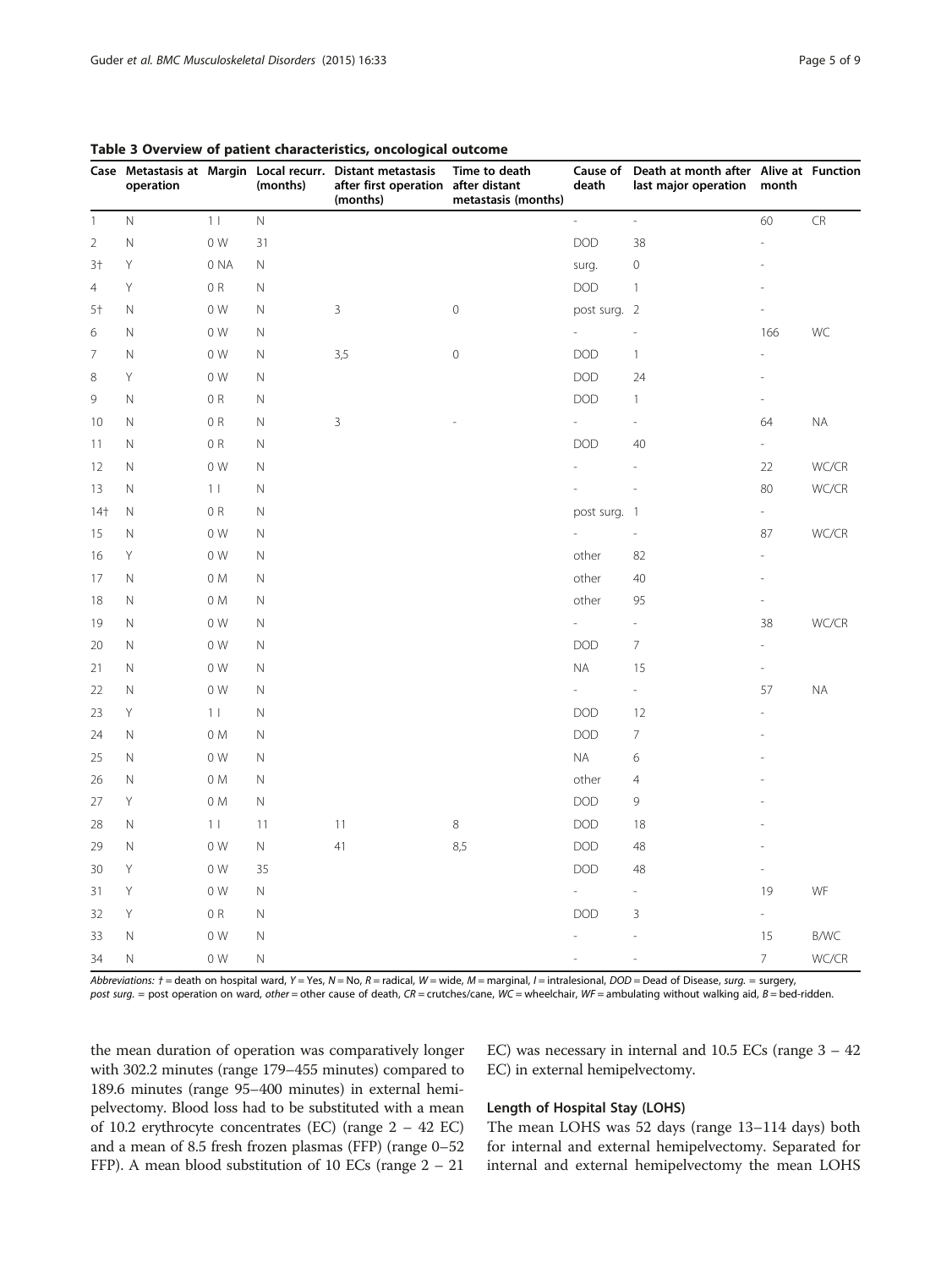was 66 days (range 13–114 days) in internal and 43 days (range 15–91 days) for external hemipelvectomy respectively. Patients who underwent a conversion from internal to external hemipelvectomy had a mean LOHS of 70 days (range 40–114 days).

The recommended bed rest during LOHS was a mean of 15 days (range 3–70 days), with a mean of 29 days (range 5–42 days) for internal and a mean of 6 days (range 3–14 days) for external hemipelvectomy.

Three patients died on the hospital ward (patients are marked with a † in the column "Case" in Tables [2](#page-3-0) and [3\)](#page-4-0). One patient died of mass bleeding and coagulopathy on the day of operation; two patients died due to complications on the hospital ward 31 and 84 days after operation.

## Complications

Intraoperatively, one epidural bleeding and three injuries of the urogenitary system occurred. The only severe complication was mass bleeding and coagulopathy, occurring in three patients.

The most common complication observed was wound healing deficiency and infection  $(n = 21 (61.7$ %)). Surgical intervention because of infection was necessary in eighteen patients. A mean of three surgeries was necessary before secondary wound closure (range 1–11). Vacuum-assisted closure (V.A.C.®) therapy was used in twelve patients (66.7%). The mean duration of V.A.C.® therapy was 50.5 days (range 10–95 days). 69% of patients  $(n = 9/13)$  who underwent internal hemipelvectomy needed revision procedures compared to 43% in the external hemipelvectomy group  $(n = 9/21)$ . Five out of seven patients underwent revision procedures in the patient collective who received a mega-prosthetic reconstruction after extraarticular resections. Two of these patients developed a deep implant-associated infection necessitating a second-stage external hemipelvectomy. All patients who underwent a second-stage external hemipelvectomy are marked using a \* in the column "Type of Procedure" in Table [2.](#page-3-0) Conservative treatment with antibiotics was possible in three patients only who had undergone external hemipelvectomy.

Other procedure related complications observed on the hospital ward in decreasing order were as follows: deep vein thrombosis/pulmonary embolism  $(n = 5)$ , paralytic ileus/subileus (n = 2), clostridium difficile enterocolitis  $(n = 1)$ , gall bladder hydrops  $(n = 1)$ , multiorgan failure (MOF)  $(n = 1)$  and temporary severe disorientation/confusion in need of treatment  $(n = 1)$ . Parameters such as surgical treatment (external/internal) ( $p = 0.905$ ), BMI ( $p = 0.677$ ), duration of operation ( $p = 0.931$ ), tumor size ( $p = 0.832$ ) or radiotherapy  $(p = 0.107)$  did not influence the onset of wound healing disorders significantly.

#### Oncological outcome

Resection margins were clear (R0) in 88% of patients  $(n = 30)$ . Six  $(17.6%)$  radical, eighteen  $(52.9%)$  wide and five (14.7%) marginal resection margins were observed. In one case the resection margin was not available.

 $6\%$  (n = 2) of patients had an accidental intralesional resection (R1), one of which was treated by adjuvant radiotherapy (high-grade chondrosarcoma) and the other by surgical reresection (intermediate-grade chondrosarcoma).

 $6\%$  (n = 2) of patients had planned intralesional resections (R1). One patient had a R1 resection for pain relief to ensure limb salvage in a highly palliative setting and didn't undergo any adjuvant therapy (intermediate-grade chondrosarcoma with disseminated pulmonary metastases). The other patient had an intralesional resection of a giant cell tumor of bone.

Local recurrences occurred in 8.8% of patients  $(n = 3)$ at a mean time of 26 months after operation (range 11– 35 months). All local recurrences occurred after external hemipelvectomies. Two local recurrences occurred in patients who had received hemipelvectomy after primarily intralesional resections  $(n = 1)$  or in recurrent disease  $(n = 1)$ . Only one local recurrence occurred in a patient who had a primary resection after an external P1-4 hemipelvectomy.

Adjuvant radiotherapy  $(n = 1)$  in combination with intralesional debulking  $(n = 1)$  was administered in two patients. One moribund patient didn't receive any adjuvant treatment.

Neither chemotherapy  $(p = 0.84)$  nor radiotherapy  $(p = 0.378)$  effected the overall survival significantly.

#### **Metastasis**

At the time of operation four patients had solitary pulmonary metastases, three patients had bony metastases, and one patient had pulmonary and lymphatic or pulmonary, bony and soft tissue metastases each (total number of patients with distant metastases at time of operation  $n = 9$  (26.5%)).

Five patients developed distant metastases after a mean of 13 months after operation (range 3–41 months). Pulmonary metastases occurred in four patients, bony metastases in one patient. Four patients died after a mean time of 4 months (range 0–8.5 months). One patient (highgrade osteosarcoma) achieved a complete remission with adjuvant chemotherapy and currently shows no evidence of disease (at 64 months after operation).

#### Survival

At a current follow-up of a mean of 56 months (range 7 – 166 months)  $35.5\%$  (n = 11/31) of patients are alive with no evidence of disease (NED). 64.5% of patients died of disease  $(n = 14/31; 45.2%)$  or other causes  $(n = 6/31;$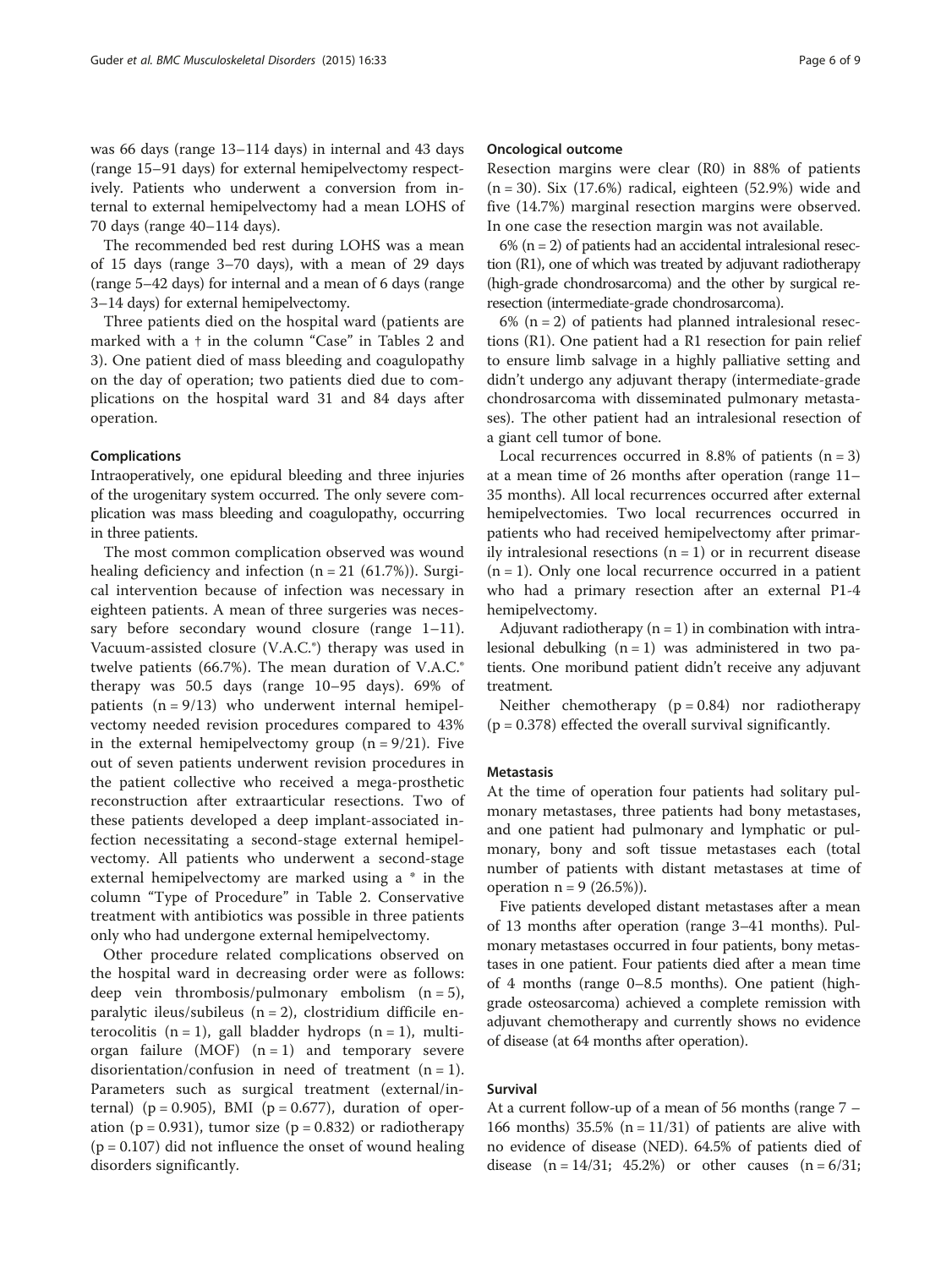19.3%) at a mean time of 22 months after operation (range 0–95 months).

According to Kaplan-Meier analysis, we found that palliative patients  $(n = 9)$  who presented with distant metastases at the time of operation had an estimated mean survival of 26 months (std. error 10.558; CI: 4.89-46.28) after operation compared to 61 months (std. error 15. 276; CI: 31.06-90.94) in patients  $(n = 25)$  who didn't have metastases and were treated with a curative intent. Interestingly, there was no statistically significant influence of the event metastasis at time of operation versus no metastasis at time of operation on the overall survival  $(p = 0.119)$ . However, all but one patient presenting with metastases at time of operation died of disease after an average of 22 months (range 0–82 months). The one surviving patient (Pat. 31, Tables [2](#page-3-0) and [3\)](#page-4-0) had a solitary bony metastasis of thyroid gland carcinoma and is free of disease at last follow up 19 months after operation. Patients without metastases at the time of operation died of disease after an average of 37 months after operation (Figure 1).

Significant influencing factors on survival were tumor size larger than 10 cm ( $p > 0.058$ ) and the event local relapse ( $p = 0.027$ ).

## Functional outcome

In eleven surviving patients, the functional outcome after operation was evaluated. After internal hemipelvectomy one patient walks freely without aids, another one uses a cane; three patients are reliant on crutches for short and a wheelchair for long distances. After external hemipelvectomy two patients are wheelchair-bound; one of them can

only use it for short periods at a time and two patients rely on crutches for short and a wheelchair for longer distances. Two patients were lost to functional follow-up.

## **Discussion**

The results presented in this study emphasize that both internal and external hemipelvectomy are possible in elderly patients with a curative and palliative intention.

In this study, duration of operation was an average of five hours for internal and 3 hours for external hemipelvectomy. The perioperative blood transfusion rate varies greatly depending on type and extent of procedure performed. These findings are comparable with the results presented by Grimer et al. and Senchenkov et al. [[5,9](#page-8-0)]. They report a mean blood loss of two liters up to an average use of 13.4 units. There is a wide range regarding published operation times though our results are in accordance with the operating times published by Grimer et al. [\[9](#page-8-0)].

However, we observed an increased overall surgical risk and a higher perioperative complication rate in this study population compared to younger patient collectives. In this series, we found an observed hospital mortality of 8.8% ( $n = 3$ ). Other series report a mortality rate ranging from 0% to 5% [[2](#page-8-0),[4,5,9\]](#page-8-0). Mass bleeding with consecutive coagulopathy and multi-organ failure has been observed as a cause and is in accordance with the findings in this study [[5\]](#page-8-0). The slightly elevated mortality rate in this study might be accredited to comorbidities and inferior physical coping mechanisms in elderly compared to younger patients.

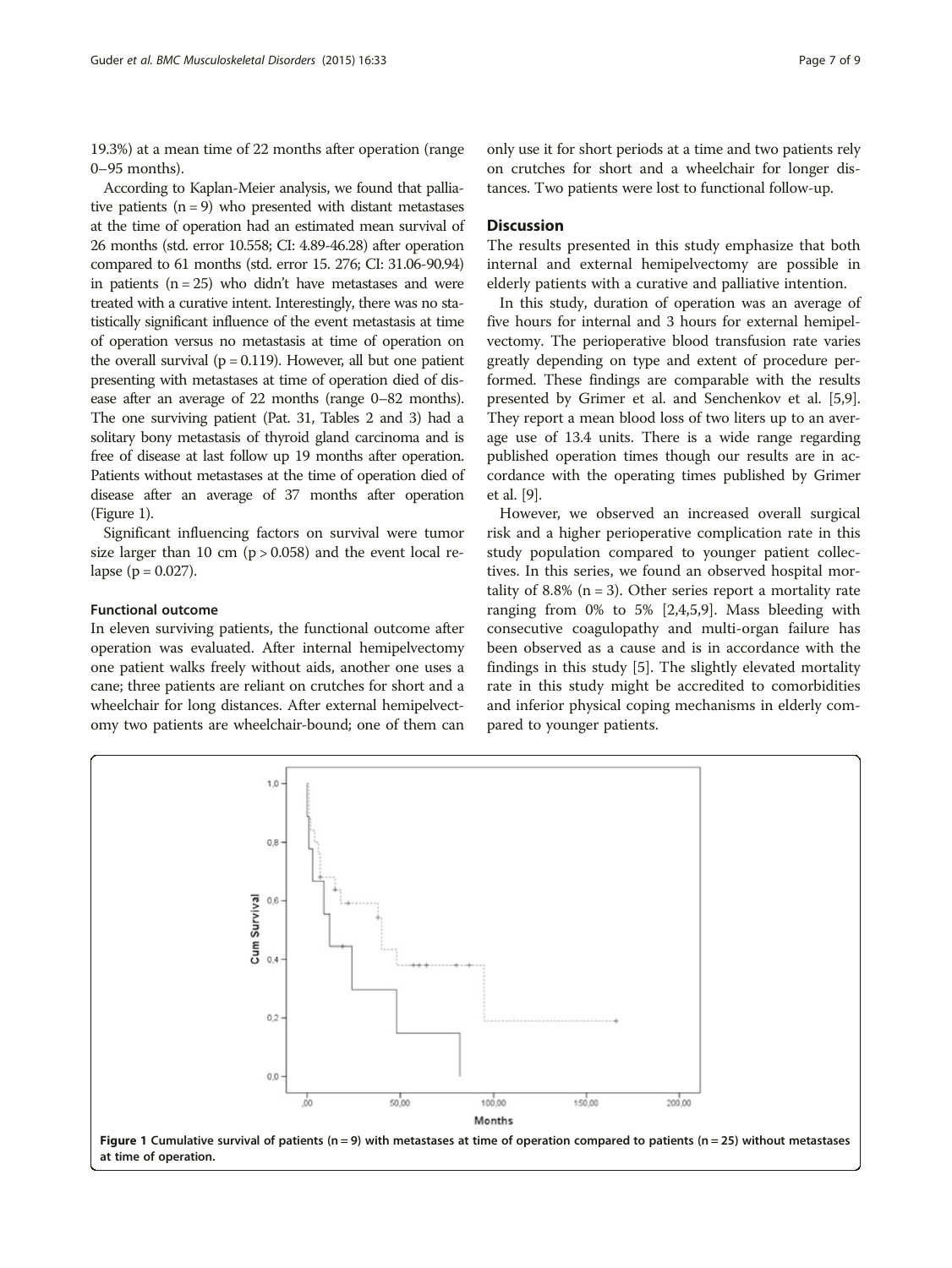Intraoperative surgical complications in this series included urogenitary injuries ( $n = 3$ ; 8.8%) and are also mentioned with a frequency of 18% by Senchenkov et al. [\[5\]](#page-8-0).

Further, Senchenkov et al. [[5](#page-8-0)] also report a correlation of operative time and hemipelvectomy extent as predictive factors of postoperative wound infection and flap necrosis. Compared to infection rates reported in recent literature (13 - 45%) our findings of 61.7% are elevated [\[4,5,7,9,14](#page-8-0)]. Hillmann et al. [[14](#page-8-0)] published 50% of infections in patients who underwent prosthetic and allograft reconstruction or a combination of both, signifying a higher risk of infection in the presence of foreign material bodies in the wound cavity. In this study, nine of thirteen patients (69.2%) who underwent internal hemipelvectomy needed surgical wound revisions for infection, leading to external hemipelvectomy in two extraarticular (mega prosthesis reconstruction) and one supraacetabular resection (8.8%; n = 3). Reports of second-stage external hemipelvectomies for infection after a limb salvage approach have been reported in other series and compare with our findings [[14](#page-8-0)]. Of twenty-one external hemipelvectomies in this study, twelve patients (57.1%) developed wound-healing disorders necessitating surgical approaches in nine patients (42.9%). Considering that operation time in this study is relatively short compared to the range published by Senchenkov et al. [[5](#page-8-0)] other factors that might have caused higher infection rates among our patients have to be considered. Other reported predicting factors for wound infection such as age, immunosuppression, obesity, malnutrition, diabetes, anemia, radiation and duration of operation [\[5\]](#page-8-0) - among others - indicate that the cause for the elevated infection rate in this study is most probably multifactorial in elderly patients, considering the fact that 47% suffered of at least one significant comorbidity in this study.

Additionally, the tumor size in this study  $(81.8\% \ge 10 \text{ cm})$ exceeds reported sizes in other collectives (35%-77.6%  $\geq$ 10 cm) and might have caused both a higher rate of ablative procedures performed and wound infections [[3,4,8,15](#page-8-0)].

With regard to the oncological outcome no parameter in disfavor of hemipelvectomy in patients over 65 years was found. Overall local recurrence occurred in three patients (8.8%), two of which had received a hemipelvectomy for persistent or recurrent disease. Other studies report similar and higher local recurrence rates (6-50%), indicating that hemipelvectomy in elderly patients and large tumors works as effectively for local control as it does in other collectives [\[2-4,7,15,16](#page-8-0)].

An overall survival of 35.5% at a current follow-up of 56 months presented in this study is comparable with other findings in literature (27%-45% at five years) [[3,9](#page-8-0),[15](#page-8-0)]. The poor prognosis observed for pelvic high-grade sarcomas in literature reflects in these results as well [[3,4,15,16\]](#page-8-0). Interestingly, even patients with pulmonary metastases at the time of operation presented a mean survival period of 22 months from operation to DOD (Dead of Disease). Therefore, we believe that for reasons of local control, pain relief and preservation of quality-of-life for a period of time close to two years, performing hemipelvectomy seems justified even in palliative situations.

Since most elderly patients who underwent hemipelvectomy in this study are permanently disabled regardless of the procedure performed, one has to carefully balance the advantage of preserving the patients' physical integrity performing an internal hemipelvectomy with the disadvantages of this procedure (higher risk of complications/ wound infections with secondary amputations/longer hospital stay) compared to an external hemipelvectomy especially in palliative situations. Grimer et al. [\[9](#page-8-0)] presented good overall results for patients with external hemipelvectomy treated with a palliative intent in terms of pain relief, improved mobilization and preservation of as much quality-of-life as possible as major goals. This study shows that external hemipelvectomy is superior to internal hemipelvectomy in terms of shorter hospitalization periods and fewer severe complications in elderly patients. Further, as Grimer et al. [[9](#page-8-0)] reported we have also made promising experiences using vacuum-assisted closure devices in woundhealing deficiencies. We also continue to do V.A.C.<sup>®</sup> therapy in an outpatient clinic setting, thus reducing hospitalization periods and enabling the patients to spend more time in their domestic environment.

With regard to our results, we consider external hemipelvectomy as a feasible treatment option in elderly patients more often than in younger patient collective.

#### Conclusions

Little information analyzing the surgical and oncological outcome in patients undergoing hemipelvectomy at 65 years of age or older is available in literature. We are aware of the limited validity of our results due to a small number of included cases and retrospective study design. But the findings of this case series suggest the feasibility of internal and external hemipelvectomy in elderly patients and in light of the demographic aging of our society, as well as improved oncological treatment options, we believe this issue is becoming more and more important and our results can offer a basis for the difficult treatment decisions in these patients.

#### Abbreviations

MRI: Magnet resonance imaging; CT: Computed tomography; MUTARS®: Modular Universal Tumor and Revision System; EC: Erythrocyte Concentrate; FFP: Fresh Frozen Plasma; LOHS: Length of Hospital Stay; V.A.C.®: Vacuum-assisted closure; DOD: Dead of Disease.

#### Competing interests

The authors declare that they have no competing interests.

#### Authors' contributions

GWK review of current literature, acquisition, analysis and interpretation of patient data, conception, design and draft of manuscript. HJ conception, design, critical revision of manuscript from orthopedic point of view. GG